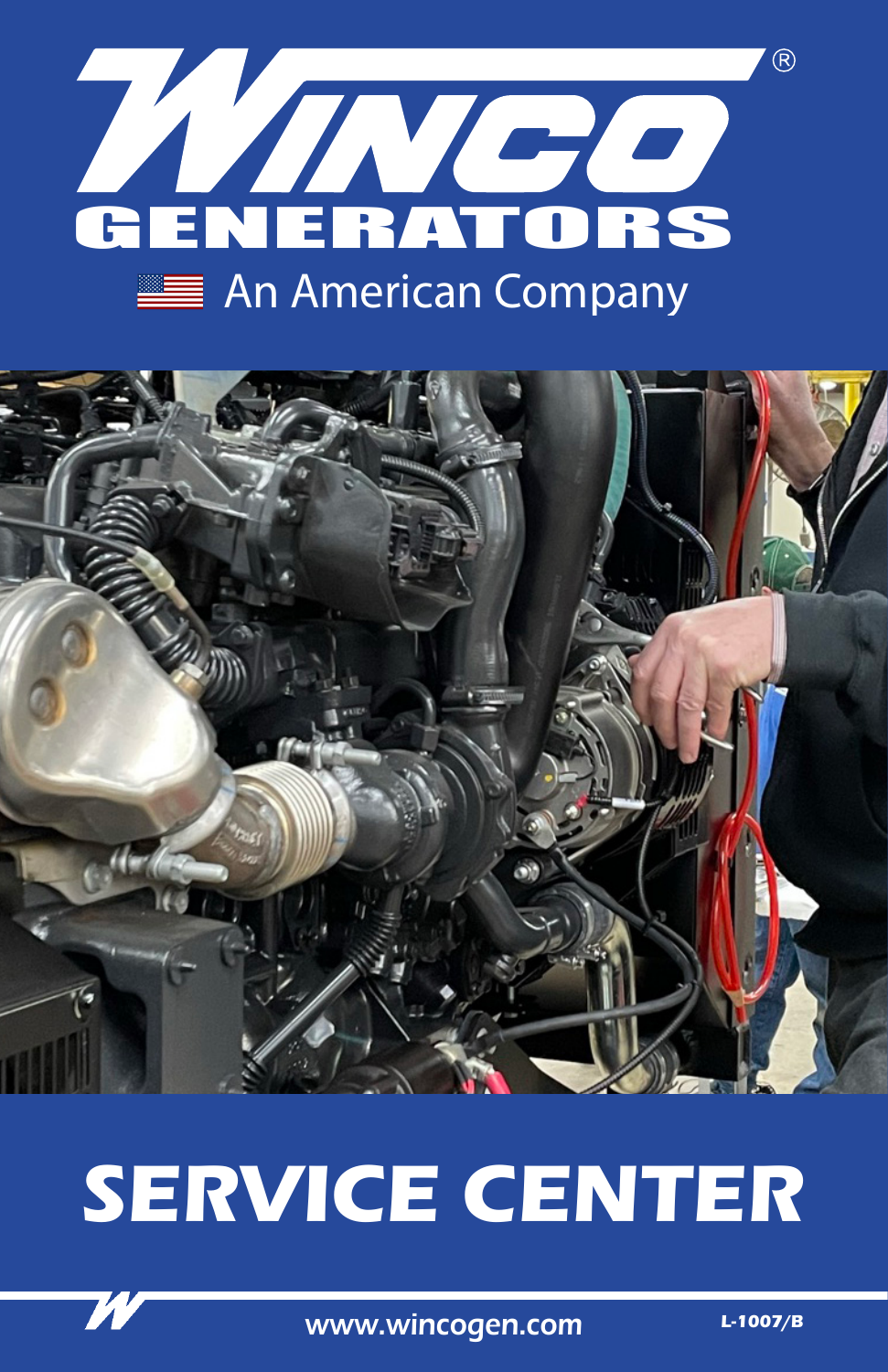## **ABOUT US**

Winco is a manufacturer of a broad range of generators located in rural Minnesota. We have been making generators since 1927. With over 95 years of experience, we have learned a thing or two about building great generators. We are committed to producing commercial and industrial grade products to serve our customers that want the best products. We don't skimp on material or workmanship and as a result we have a reputation for good quality products that work.



### **WHERE YOU COME IN**

We recognize that any product without the field service team to maintain and service it will fail, leaving the customer dissatisfied. Winco strives to partner with the best service organizations to provide our customers with access to the best technicians in the business. If you want to grow your business, become part of our growing service network.

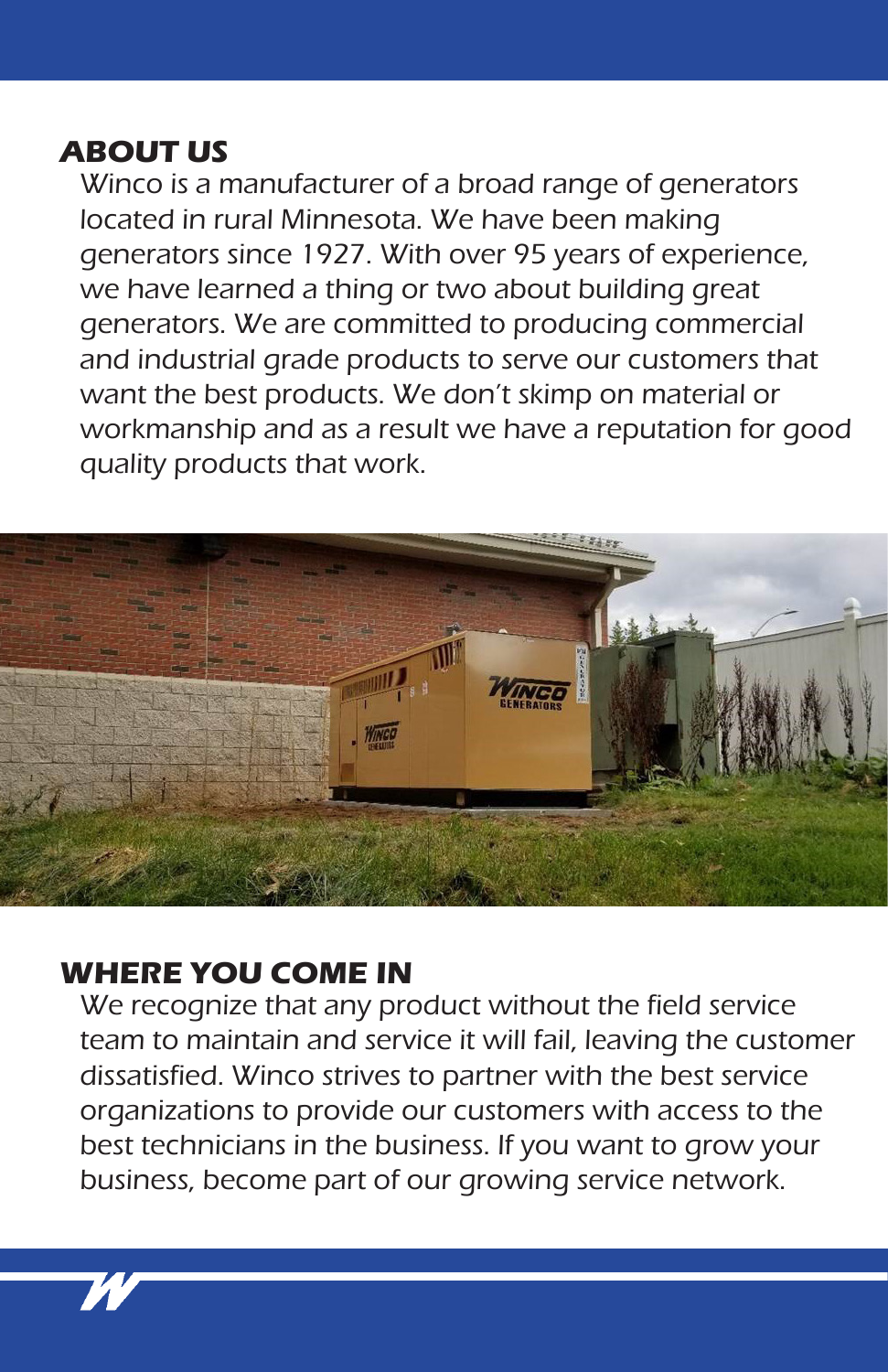# **AUTHORIZED SERVICE CENTER**

#### **EXPECTATIONS**

- The service center is willing to accept warranty, maintenance, and repair work for all Winco products as specified on their application.
- The service center will maintain staff competent in the maintenance, troubleshooting and repair of generator sets.
- The service center will maintain staff competent in the maintenance, troubleshooting and repair of engines but is not required to have a direct warranty repair relationship with the manufacturer.
- Authorized service centers will maintain a storefront, facility and/or mobile operations.

#### **BENEFITS**

- Winco will provide a service part discount of 30%.
- Winco will list the service center on our website service locator.
- Winco will provide a sign for each facility to advertise service work upon request.
- Winco will refer service and maintenance leads to service centers.
- Winco will prioritize tech and parts support for service centers.
- Winco will provide factory training at reduced rates.